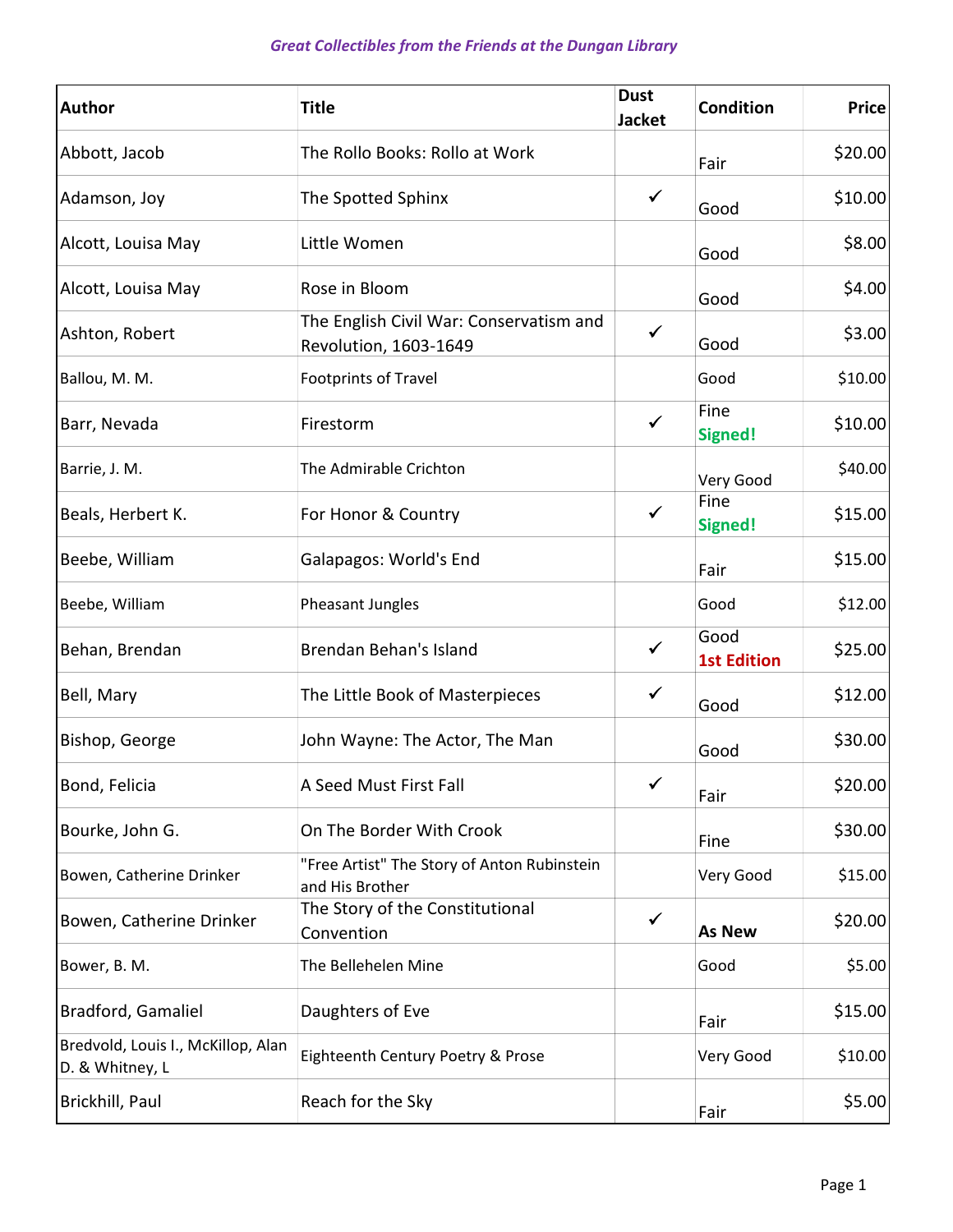| <b>Author</b>                        | <b>Title</b>                                                | <b>Dust</b><br><b>Jacket</b> | <b>Condition</b>      | <b>Price</b> |
|--------------------------------------|-------------------------------------------------------------|------------------------------|-----------------------|--------------|
| Brontë, Emily                        | <b>Wuthering Heights</b>                                    |                              | Like New<br>Excellent | \$12.00      |
| Buck, Pearl S.                       | The Living Reed                                             |                              | Fair                  | \$20.00      |
| Burdick, Eugene & Wheeler,<br>Harvey | Fail Safe                                                   |                              | Fair                  | \$25.00      |
| Burnett, Frances Hodgson             | Little Lord Fauntleroy                                      | $\checkmark$                 | Good                  | \$6.00       |
| Burroughs, Edgar Rice                | Tarzan and the Jewels of Opar                               |                              | Fair to Poor          | \$10.00      |
| Burton, Richard F.                   | The Arabian Nights, Vol. 1-10                               |                              | Fine                  | \$150.00     |
| Carr, Caleb                          | The Devil Soldier                                           | $\checkmark$                 | Very Good             | \$8.00       |
| Carter R.G.,                         | The Beecher Incident                                        |                              | Good                  | \$5.00       |
| Churchill, Winston                   | A Modern Chronicle                                          |                              | Good                  | \$10.00      |
| Churchill, Winston S.                | The Second World War: The Gathering<br>Storm, Vol. 1        |                              | Good                  | \$15.00      |
| Clark, Margery                       | The Poppy Seed Cakes                                        |                              | Fair                  | \$10.00      |
| Cleland, Robert Glass                | The Irvine Ranch                                            | $\checkmark$                 | Good                  | \$8.00       |
| Clemens, Samuel L.                   | A Connecticut Yankee in King Arthur's<br>Court              |                              | Good                  | \$15.00      |
| Collodi, C.                          | Pinocchio: The Story of a Marionette                        |                              | Poor                  | \$20.00      |
| Cooper, Douglas                      | Henri de Toulouse-Lautrec                                   |                              | Very Good             | \$40.00      |
| Cox, James                           | My Native Land                                              |                              | Fair                  | \$25.00      |
| Cronin, A. J.                        | The Citadel                                                 |                              | Good                  | \$25.00      |
| Curtis, Edmund                       | A History of Ireland                                        |                              | Good                  | \$10.00      |
| Dana, Richard Henry                  | Two Years Before The Mast                                   |                              | Very Good             | \$65.00      |
| Darwin, Charles                      | A Library of Universal Literature: Descent of<br>Man        |                              | Good                  | \$5.00       |
| Darwin, Charles                      | A Library of Universal Literature: Journal of<br>Researches |                              | Good                  | \$5.00       |
| Darwin, Charles                      | A Library of Universal Literature: Origin of<br>Species     |                              | Good                  | \$5.00       |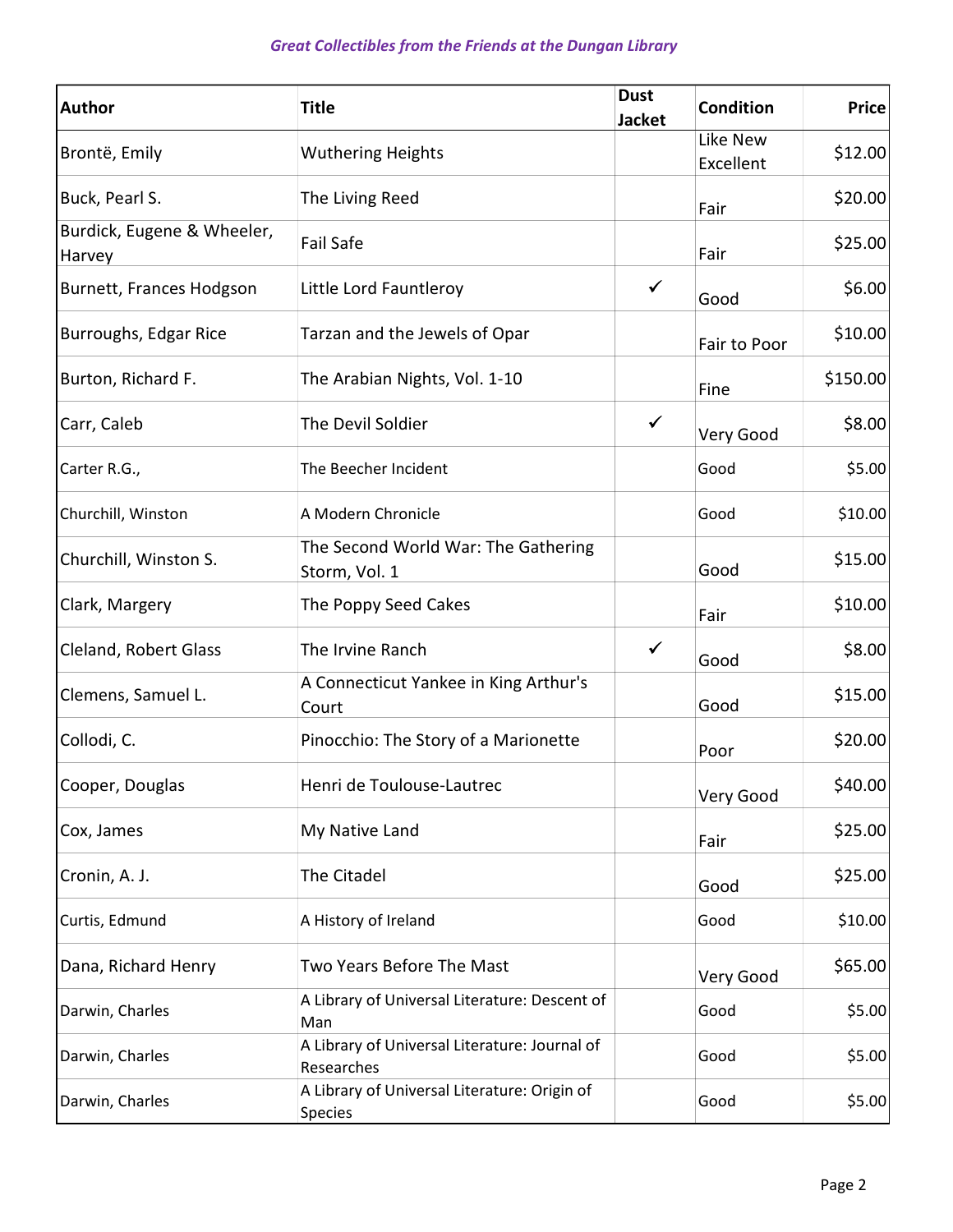| <b>Author</b>                | <b>Title</b>                                              | <b>Dust</b><br><b>Jacket</b> | <b>Condition</b> | <b>Price</b> |
|------------------------------|-----------------------------------------------------------|------------------------------|------------------|--------------|
| Datlow, Ellen                | Lovecraft Unbound                                         |                              | Very Good        | \$12.00      |
| Davis, Richard Harding       | Captain Macklin                                           |                              | Good             | \$10.00      |
| De Puy, Frank A.             | The New Century Home Book                                 |                              | Fair             | \$15.00      |
| De Trevino, Elizabeth Borton | The Greek of Toledo                                       |                              | Good             | \$15.00      |
| De Tunzelmann, G. W.         | A Library of Universal Literature: First<br>Principles    |                              | Good             | \$5.00       |
| DeForest, John William       | A Volunteer's Adventures                                  | $\checkmark$                 | Very Good        | \$15.00      |
| Deland, Margaret             | The Iron Woman                                            |                              | Good             | \$15.00      |
| Dender, Jay                  | Tom Harmon and the Great Gridiron Plot                    |                              | Good             | \$5.00       |
| Dickens, Charles             | The Works of Charles Dickens, Vol. V                      |                              | Fair             | \$16.00      |
| Douglas, Lloyd C.            | Invitation to Life                                        |                              | Good             | \$8.00       |
| Dumas, Alexandre             | Camille                                                   |                              | Good             | \$10.00      |
| Dunn, H. Alan                | Laughing His Way To A Million                             | $\checkmark$                 | Fair             | \$15.00      |
| Edwards, Richard H., Jr.     | Tales of the Observer                                     | $\checkmark$                 | Good             | \$10.00      |
| Eliot, T.S.                  | What Is A Classic                                         |                              | Good             | \$10.00      |
| Emerton, Ephraim             | <b>Medieval Europe</b>                                    |                              | Fair             | \$15.00      |
| Engel, Joel                  | Gene Rodenberry: The Myth and the<br>Man Behind Star Trek |                              | Very Good        | \$10.00      |
| Farnol, Jeffery              | My Lady Caprice                                           |                              | Good             | \$5.00       |
| Faulk, Odie B.               | <b>Crimson Desert</b>                                     | $\checkmark$                 | Very Good        | \$5.00       |
| Feuchtwanger, Lion           | Power                                                     |                              | Very Good        | \$14.00      |
| Finley, Martha               | Elsie At Nantucket                                        |                              | Good             | \$15.00      |
| Fitzgerald, Robert           | Homer The Odyssey in Contemporary Verse                   |                              | Excellent        | \$15.00      |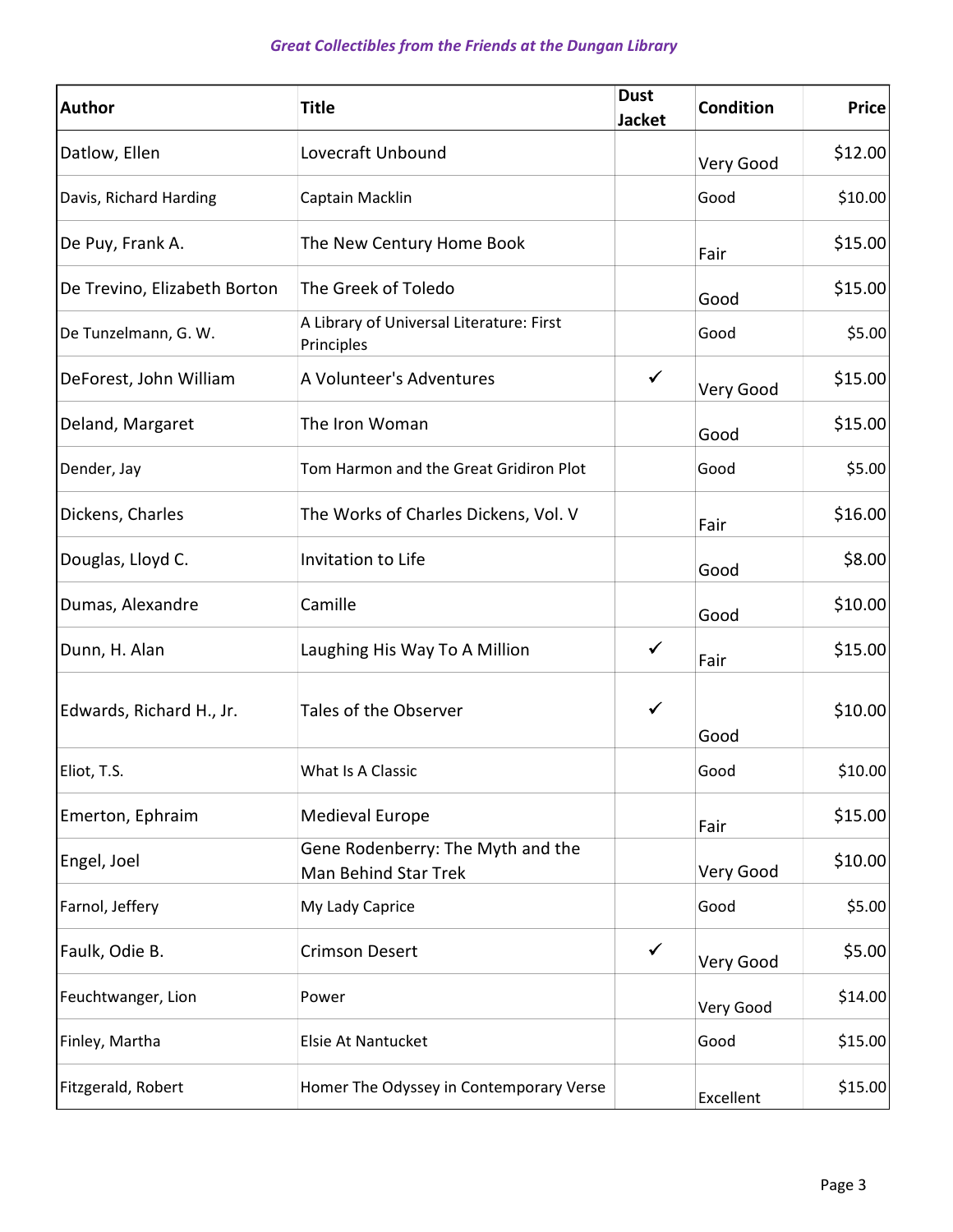| <b>Author</b>                     | <b>Title</b>                                                     | <b>Dust</b><br><b>Jacket</b> | <b>Condition</b>           | <b>Price</b> |
|-----------------------------------|------------------------------------------------------------------|------------------------------|----------------------------|--------------|
| Fletcher, Inglis                  | Toll of the Brave                                                |                              | Fair                       | \$8.00       |
| Ford, Antoinette E.               | My Minnesota                                                     |                              | Fair                       | \$10.00      |
| Fox Jr., John                     | The Trail of the Lonesome Pine                                   |                              | Good                       | \$5.00       |
| France, Anatole                   | Penguin Island                                                   |                              | Good                       | \$10.00      |
| France, Anatole                   | The Merrie Tales of Jacques<br>Tournebroche                      |                              | Good                       | \$20.00      |
| Glasscock, C. B.                  | The Big Bonanza                                                  |                              | Fair                       | \$17.00      |
| Glover, Tony                      | <b>Blues Harp</b>                                                |                              | <b>As New</b>              | \$5.00       |
| Gomes, Joseph                     | Captain Joe Whaleman from New<br><b>Bedford</b>                  |                              | Fair<br>Signed!            | \$30.00      |
| Gosse, Philip Henry               | A Library of Universal Literature: Evenings at<br>the Microscope |                              | Good                       | \$5.00       |
| Halliburton, Richard              | The Glorious Adventure                                           |                              | Fair                       | \$20.00      |
| Halper, Albert                    | <b>Union Square</b>                                              |                              | Good                       | \$10.00      |
| Hamilton, Bob                     | Gene Autry and the Thief River Outlaws                           |                              | Good                       | \$5.00       |
| Hancock, Albert Elmer             | Henry Bourland The Passing of the<br>Cavalier                    |                              | Fair                       | \$20.00      |
| Hardy, Thomas                     | Return of the Native                                             |                              | Fair<br><b>1st Edition</b> | \$15.00      |
| Harte, Bret                       | Vol. 1-7 of Roaring Camp Edition                                 |                              | Good                       | \$7.50       |
| Harte, Bret<br>Photo-Play Edition | Salomy Jane's Kiss                                               |                              | Fair                       | \$20.00      |
| Helfer, Ralph                     | The True Story of the Greatest Elephant<br>That Ever Lived       | ✓                            | Good<br>Signed!            | \$25.00      |
| Hemingway, Ernest                 | A Farewell To Arms<br>For Whom The Bell Tolls                    |                              | Good                       | \$100.00]    |
| Henry, O.                         | Options<br>The Four Million                                      |                              | Good<br>Sell as a set      | \$10.00      |
| Heyerdahl, Thor                   | Fatu-Hiva: Back to Nature                                        |                              | Fair                       | \$15.00      |
| Hilton, James                     | Lost Horizon                                                     |                              | Very Good                  | \$5.00       |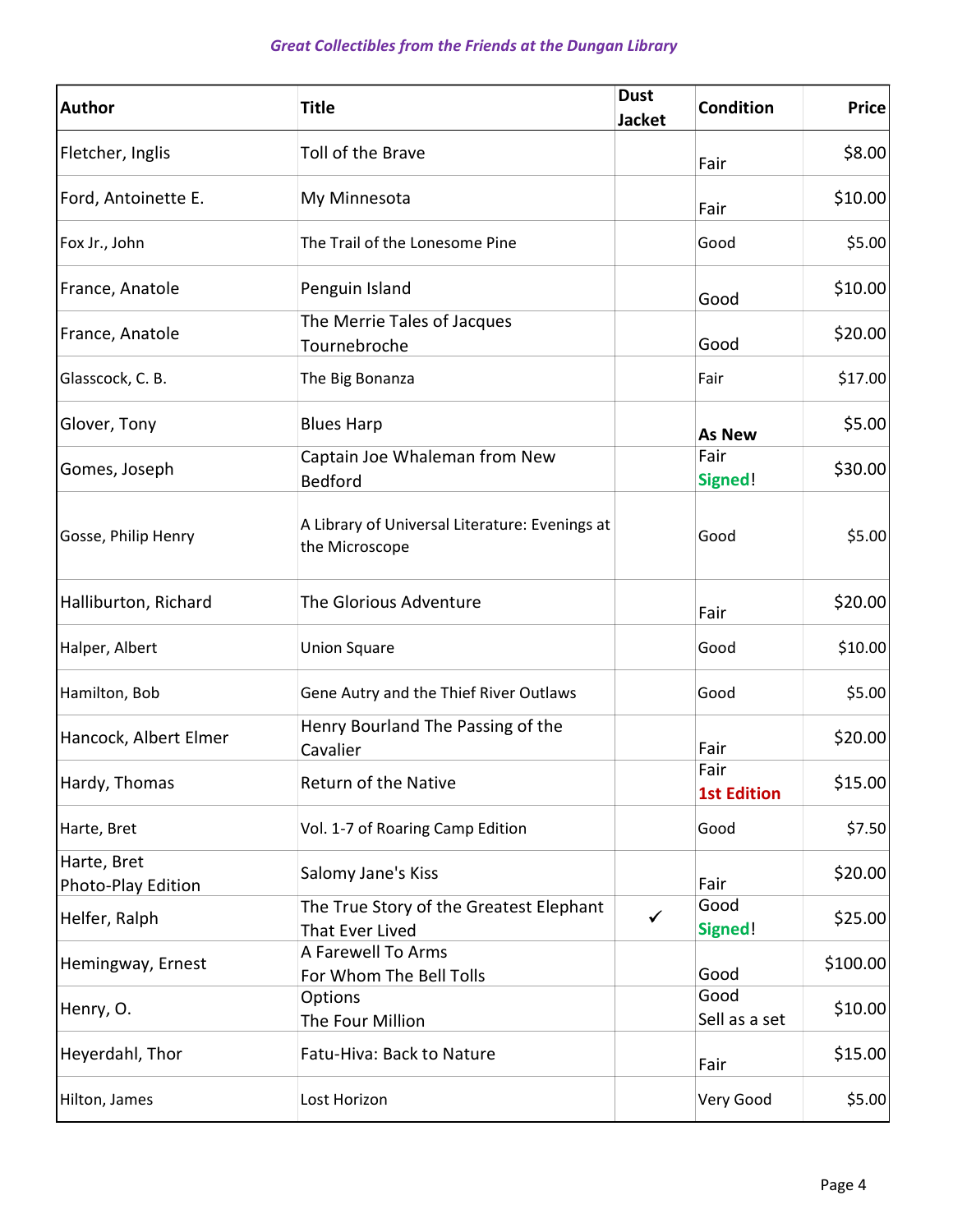## Great Collectibles from the Friends at the Dungan Library

| <b>Author</b>        | <b>Title</b>                                                          | <b>Dust</b><br><b>Jacket</b> | <b>Condition</b>           | <b>Price</b> |
|----------------------|-----------------------------------------------------------------------|------------------------------|----------------------------|--------------|
| Hongo, Garrett       | <b>Coral Road Poems</b>                                               |                              | Very Good<br>Signed!       | \$40.00      |
| Hope, Anthony        | <b>Father Stafford</b>                                                |                              | Fair<br><b>1st Edition</b> | \$22.00      |
| Hopkins, R. Thurston | Thomas Hardy's Dorset                                                 |                              | Very Good                  | \$10.00      |
| Hubbard, Elbert      | Little Journeys to the Homes of the<br>Great Lovers, Memorial Edition |                              | Fair                       | \$25.00      |
| Huxley, Thomas H.    | A Library of Universal Literature: Science<br>and Education           |                              | Good                       | \$5.00       |
| Irving, Washington   | Astoria                                                               |                              | Good                       | \$20.00      |
| Johnson, Michael     | The Wild West                                                         |                              | Very Good                  | \$10.00      |
| Johnston, Mary       | Lewis Rand                                                            |                              | Fair                       | \$5.00       |
| Johnston, Mary       | The Long Roll                                                         |                              | Fair                       | \$5.00       |
| Kant, Immanuel       | A Library of Universal Literature: Critique of<br>Pure Reason         |                              | Good                       | \$5.00       |
| Karski, Jan          | Story of a Secret State                                               |                              | Very Good                  | \$5.00       |
| Kerr, Dorothy Fish   | My Heart Sings                                                        |                              | Very Good                  | \$12.00      |
| Kipling, Rudyard     | <b>Ballards</b>                                                       |                              | Fair                       | \$25.00      |
| Kipling, Rudyard     | Soldiers Three, The Story of the<br>Gadsbys, In Black and White       |                              | Fair                       | \$10.00      |
| Kohn, Bernice        | Out of the Cauldron                                                   |                              | Fair                       | \$10.00      |
| Lagard, Garald       | Leaps The Live Thunder                                                |                              | Good                       | \$10.00      |
| Lang, Andrew         | <b>Arabian Nights</b>                                                 |                              | Good                       | \$20.00      |
| Large, R. G.         | The Skeena River of Destiny                                           |                              | Excellent                  | \$22.00      |
| Lawrence, T. E.      | The Revolt in the Desert                                              |                              | Fine                       | \$3.00       |
| Leadabrand, Russ     | Yesterday's California                                                | $\checkmark$                 | Very Good                  | \$25.00      |
| Lewis, Sinclair      | The Prodigal Parents                                                  |                              | Good                       | \$20.00      |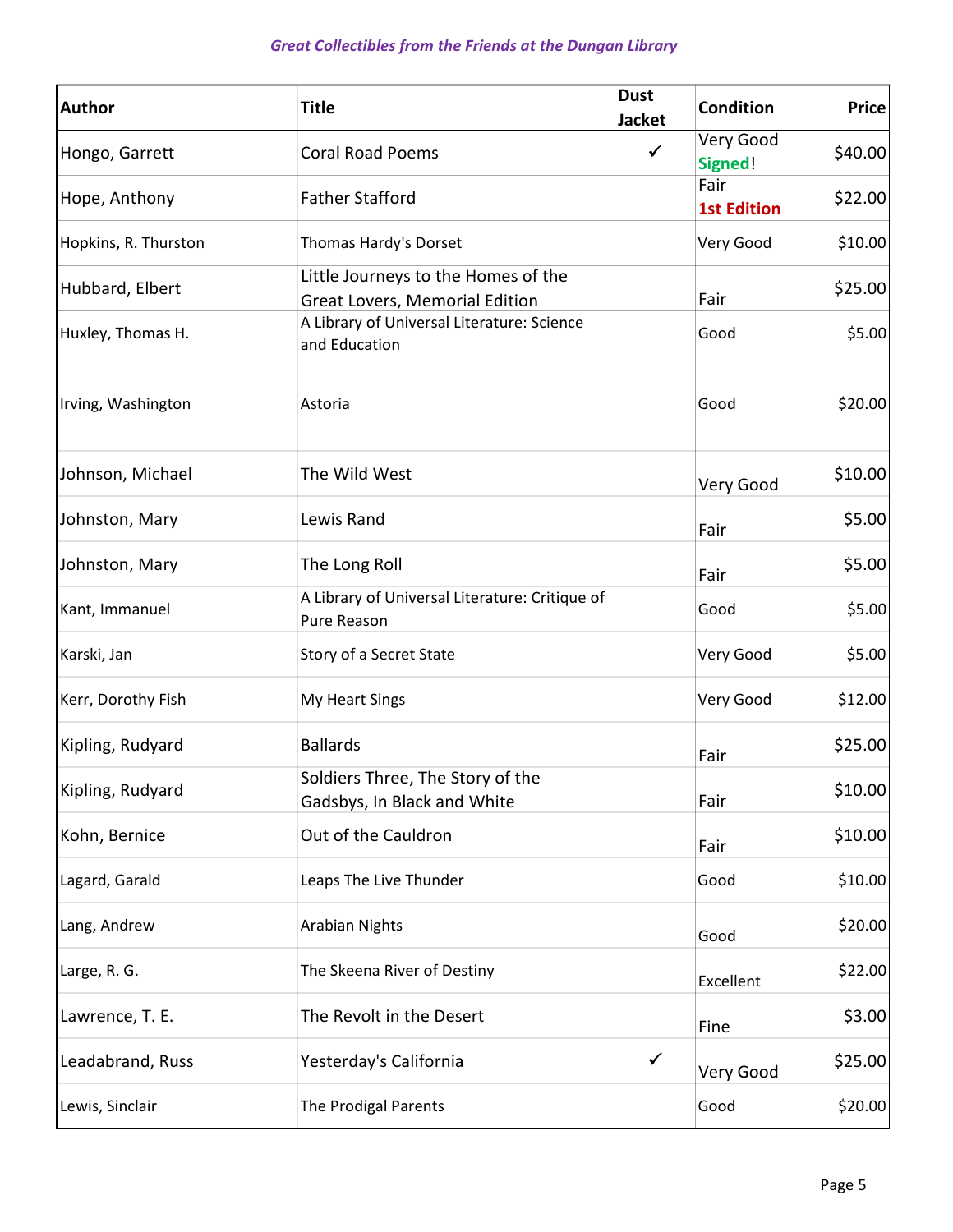| <b>Author</b>                                         | <b>Title</b>                                                                         | <b>Dust</b><br><b>Jacket</b> | <b>Condition</b>     | <b>Price</b> |
|-------------------------------------------------------|--------------------------------------------------------------------------------------|------------------------------|----------------------|--------------|
| London, Jack                                          | Jack London's Stories for Boys                                                       |                              | Fine                 | \$10.00      |
| London, Jack                                          | The Call of the Wild                                                                 | ✓                            | Fine                 | \$17.00      |
| Lowinger, Rosa & Fox, Ofelia                          | <b>Tropicana Nights</b>                                                              | $\checkmark$                 | Very Good            | \$25.00      |
| Martin, Paul S., George I.<br>Quimby & Donald Collier | Indians Before Columbus: 20,000 Years<br>of North American History Revealed by       | $\checkmark$                 | Very Good            | \$5.00       |
| Martz, Sandra (Ed.)                                   | When I Am An Old Woman I Shall Wear<br>Purple                                        | $\checkmark$                 | Very Good            | \$8.00       |
| Matuszak, David F.                                    | The Cowbyoy's Trail Guide to Western                                                 |                              | Very Good<br>Signed! | \$15.00      |
| Maugham, W. Somerset                                  | El Filo De La Navaja                                                                 | $\checkmark$                 | Fine                 | \$10.00      |
| McKean, G. B.                                         | <b>Scouting Thrills</b>                                                              |                              | Good                 | \$10.00      |
| Melville, Herman                                      | Moby Dick                                                                            |                              | Fine                 | \$10.00      |
| Merle, Robert                                         | <b>Week-End at Dunkirk</b>                                                           |                              | Good                 | \$10.00      |
| Miers, Earl Schenk                                    | Gettysburg                                                                           | $\checkmark$                 | Fair                 | \$15.00      |
| Miller, Marion Mills                                  | Great Debates in American History,<br>4 Volumes                                      |                              | Fine                 | \$25.00      |
| Miller, Marion Mills (Editor)                         | Vol. IX Great Debates in American History<br>[Departments of Government]             |                              | Good                 | \$20.00      |
| Miller, Marion Mills (Editor)                         | Vol. VI Great Debates in American History<br>[The Civil War]                         |                              | Good                 | \$15.00      |
| Miller, Marion Mills (Editor)                         | Vol. XI Great Debates in American History<br>[Economic and Social Questions Part II] |                              | Fair                 | \$9.88       |
| Miller, Marion Mills (Editor)                         | Vol. XIV Great Debates in American History<br>[Finance Part II]                      |                              | Poor                 | \$15.00      |
| Millis, Walter                                        | The Marital Spirit                                                                   | $\checkmark$                 | Fine                 | \$50.00      |
| Mitchell, Henry                                       | Any Day                                                                              |                              | Very Good            | \$2.00       |
| Muench, David & Lambert,<br>Darwin                    | <b>Timberline Ancients</b>                                                           | $\checkmark$                 | Very Good            | \$15.00      |
| Murdock, George Peter                                 | Our Primitive Contemporaries                                                         | $\checkmark$                 | Good                 | \$10.00      |
| Nagishkin, Dmitri                                     | Folktales of the Amur, Illustrated                                                   | $\checkmark$                 | Very Good            | \$75.00      |
| Nelson, Edward W.                                     | <b>Wild Animals of North America</b>                                                 |                              | Good                 | \$25.00      |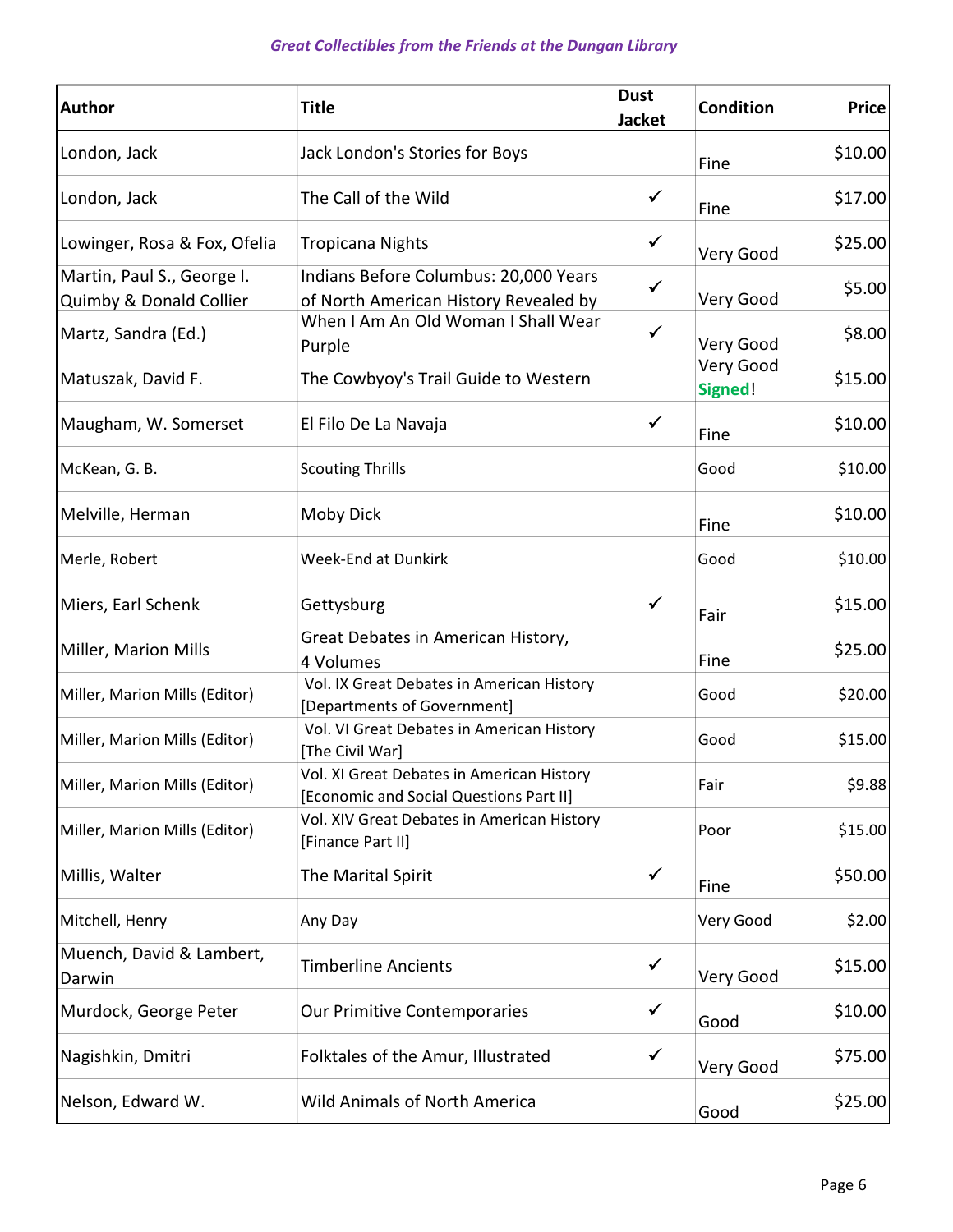| <b>Author</b>             | <b>Title</b>                                                                    | <b>Dust</b><br><b>Jacket</b> | <b>Condition</b>           | <b>Price</b> |
|---------------------------|---------------------------------------------------------------------------------|------------------------------|----------------------------|--------------|
| Null, H.W.                | Arizona Highways, 1963                                                          |                              | Very Good                  | \$15.00      |
| O'Hagan, Anne             | Christmas Roses (The Ooze Leather<br>Christmas Series)                          |                              | Good                       | \$0.75       |
| Parker, Bertha Morris     | Nature Wonderland                                                               |                              | Very Good                  | \$10.00      |
| Parkman, Francis          | The Oregon Trail                                                                |                              | Poor                       | \$5.00       |
| Peterson, Frederick       | <b>Ancient Mexico</b>                                                           | $\checkmark$                 | Good                       | \$35.00      |
| Poe, Edgar Allan          | Raven Edition<br><b>Full Works</b>                                              |                              | Poor-Fair                  | \$25.00      |
| Pratt & Whitney           | Gages                                                                           |                              | Very Good                  | \$25.00      |
| Proctor, Richard A.       | A Library of Universal Literature: Other<br><b>Worlds Than Ours</b>             |                              | Good                       | \$5.00       |
| Pyle, Katherine           | Once Upon A Time in Rhode Island                                                |                              | Fair                       | \$15.00      |
| Queen, Ellery             | Masterpieces of Mystery: Detective<br>Directories Parts I and II, The Golden    |                              | Fine                       | \$80.00      |
| Raine, William MacLeod    | The Highgrader                                                                  |                              | Fair to Poor               | \$5.00       |
| Reddall, Henry Frederick  | The Golden Harp of Song                                                         |                              | Good                       | \$35.00      |
| Reisinger, F. Poland E.   | The Culture of Ancient Greece and<br>Rome                                       |                              | Fair                       | \$20.00      |
| Rice, Grantland           | The Tumult and the Shouting: My Life in<br>Sport                                |                              | Fair                       | \$30.00      |
| Roberts, Charles G. D.    | The Watchers of the Trails                                                      |                              | Fair                       | \$15.00      |
| Rogers, Betty             | Will Rogers: His Wife's Story                                                   |                              | Fair                       | \$15.00      |
| Roosevelt, Theodore       | The Roosevelt Book                                                              |                              | Very Good                  | \$20.00      |
| Rosenblatt, Roger         | Lapham Rising                                                                   | $\checkmark$                 | Good                       | \$20.00      |
| Rossi, Paul & Hunt, David | The Art of the Old West                                                         | $\checkmark$                 | Very Good                  | \$30.00      |
| Runyon, Damon             | Favorites                                                                       |                              | Fair to Poor               | \$5.00       |
| Sawyer, Ruth              | This Way to Christmas                                                           | $\checkmark$                 | Fair<br><b>1st Edition</b> | \$50.00      |
| Schuster, M. Lincoln      | A Treasury of the World's Greatest Letters<br>From Ancient Days To Our Own Time |                              | Very Good                  | \$65.00      |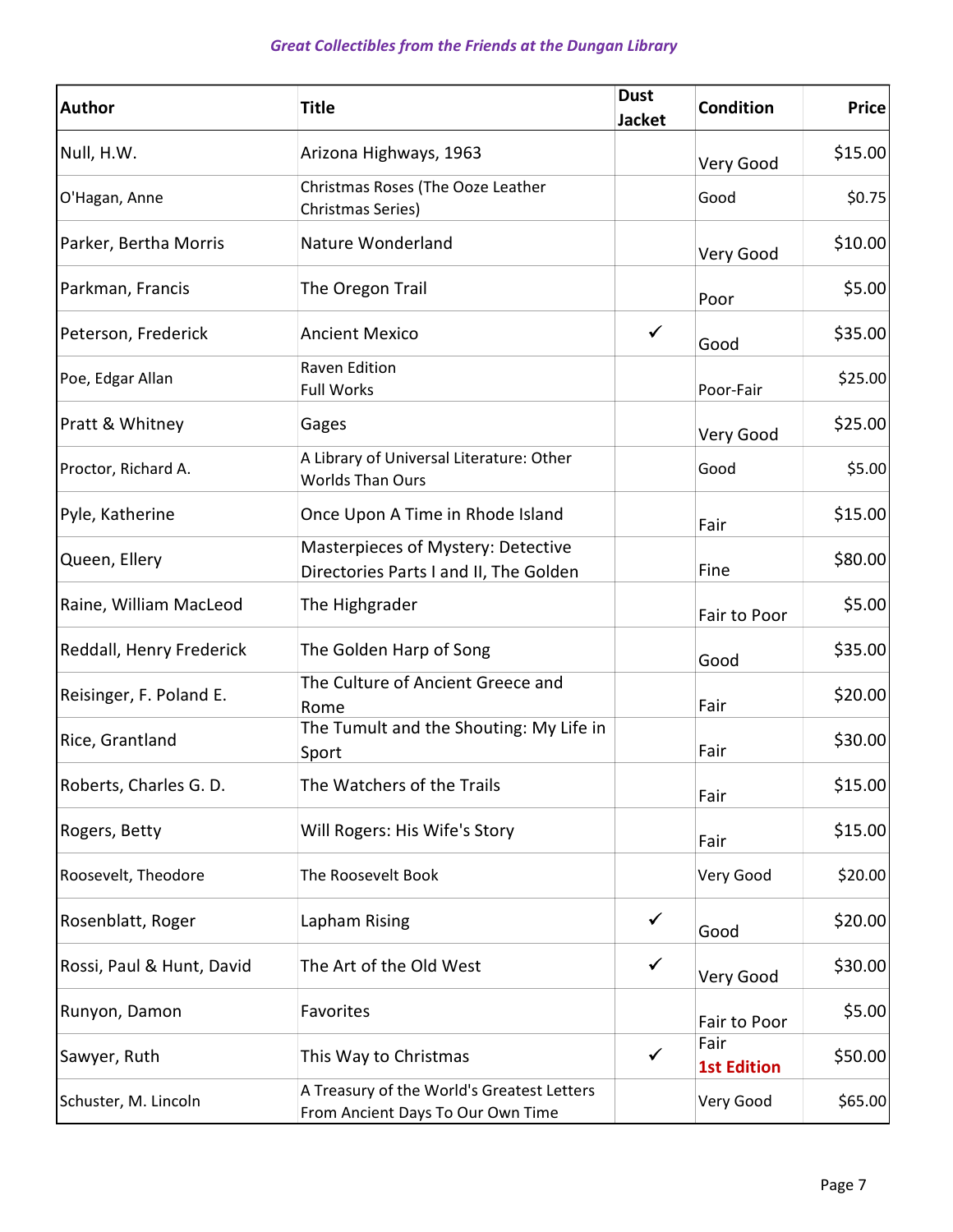| <b>Author</b>               | <b>Title</b>                                                        | <b>Dust</b><br><b>Jacket</b> | <b>Condition</b>                | <b>Price</b> |
|-----------------------------|---------------------------------------------------------------------|------------------------------|---------------------------------|--------------|
| Shakespeare, William        | The Complete Works of William<br>Shakespeare, Illustrated           |                              | Fair to Good                    | \$25.00      |
| Shaw, Bernard               | The Intelligent Woman's Guide to<br>Socialism and Capitalism        |                              | Good                            | \$30.00      |
| Smith, Harriet Elinor (Ed.) | Mark Twain Autobiography, Vol. 1                                    | $\checkmark$                 | Good                            | \$20.00      |
| Spencer, Herbert            | A Library of Universal Literature: Electricity<br>in Modern Life    |                              | Good                            | \$5.00       |
| Spring, Agnes Wright        | <b>Collected Writings of William Chapin</b><br>Deming, Vol. IV      |                              | Good                            | \$30.00      |
| Stallings, Laurence         | The Doughboys                                                       | $\checkmark$                 | Good                            | \$20.00      |
| Stegner, Wallace            | The Gathering of the Mormon Trail                                   | $\checkmark$                 | Good                            | \$20.00      |
| Stowe, Harriett Beecher     | <b>Uncle Tom's Cabin</b>                                            |                              | Poor                            | \$4.00       |
| Sugdoe, John                | Tecumseh: A Life                                                    | $\checkmark$                 | Fair                            | \$20.00      |
| Sutton, Margaret            | The Name on the Bracelet                                            |                              | Very Good                       | \$15.00      |
| Swan, Walter                | "me 'n Henry"                                                       | $\checkmark$                 | Good<br><b>Signed!</b>          | \$25.00      |
| Swanson, James L.           | Manhunt: The 12-Day Chase for<br>Lincoln's Killer                   |                              | Very Good<br><b>1st Edition</b> | \$25.00      |
| Swift, Jonathan             | <b>Gulliver's Travels</b>                                           |                              | Excellent                       | \$15.00      |
| Tennyson, Alfred            | The Coming of Arthur (Little Leather Library)                       |                              | Good                            | \$7.20       |
| Thurber, James              | Further Fables For Our Time                                         |                              | Very Good                       | \$15.00      |
| Tolstoy, Leo                | Anna Karenina                                                       |                              | Fair                            | \$35.00      |
| Tolstoy, Leo                | Resurrection                                                        |                              | Good                            | \$28.00      |
| Tyndall, John               | A Library of Universal Literature: Fragments<br>of Science (Vol. 5) |                              | Good                            | \$5.00       |
| Tyndall, John               | A Library of Universal Literature: Fragments<br>of Science (Vol. 6) |                              | Good                            | \$5.00       |
| Tyndall, John               | A Library of Universal Literature: Sound                            |                              | Good                            | \$5.00       |
| Unwin, T. Fisher            | The Century Illustrated Monthly<br>Magazine: May 1892-October 1892  |                              | Fair                            | \$15.00      |
| Vanci-Perahi, Marina        | Man Ray Great Modern Masters                                        | $\checkmark$                 | Very Good                       | \$15.00      |